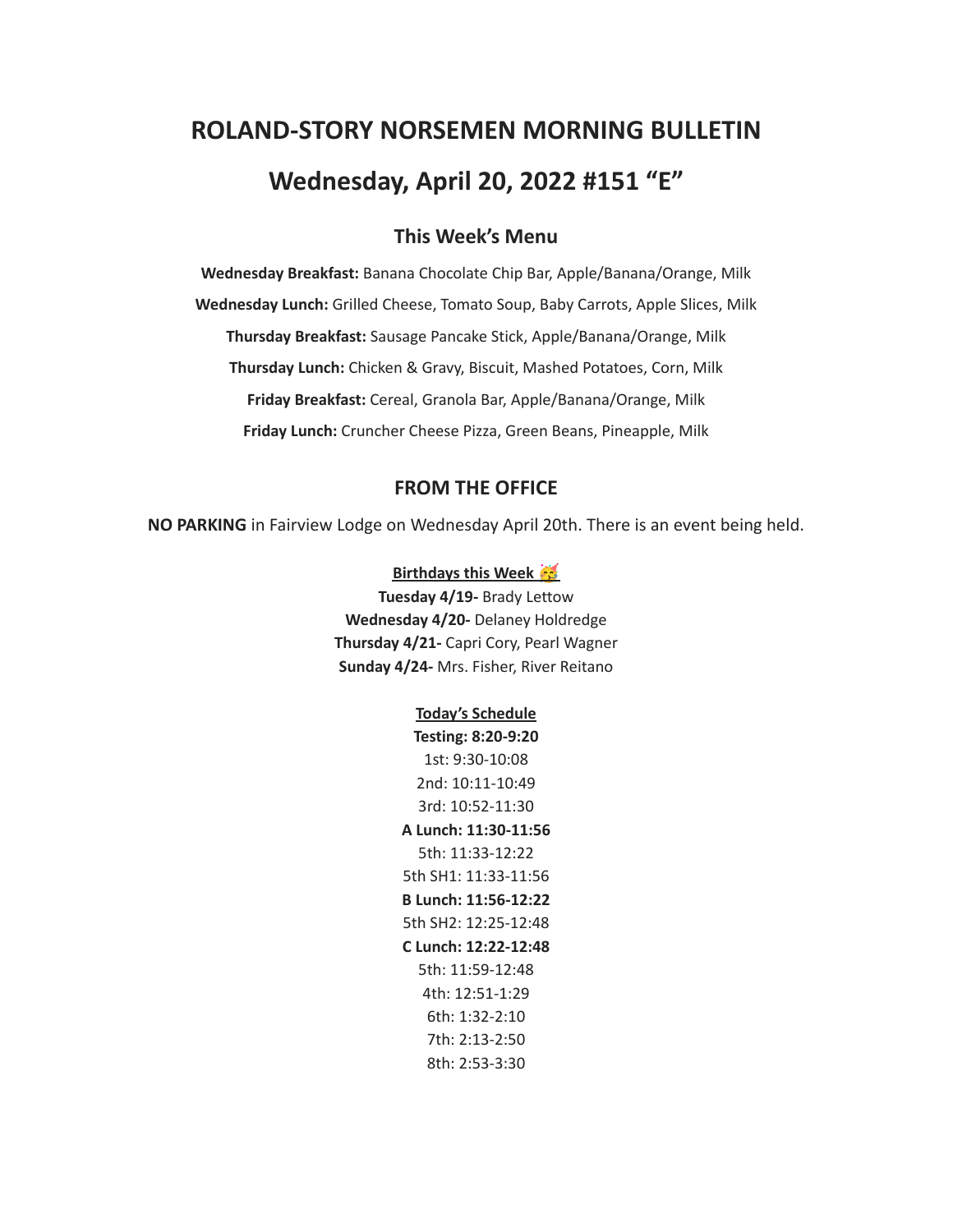**2022 Baseball 9-12 Parent Meeting -** Date for the 2022 baseball parent meeting will be Friday, 4/29 @ 5:30pm. Meeting will take place at the HS baseball field, if there is poor weather the meeting will take place in the south gym. For those unable to attend the meeting the 2022 team handbook can be found on the announcements page of the baseball website.

<https://sites.google.com/a/roland-story.k12.ia.us/mr-hill-s-homepage/roland-story-baseball>

### **Seniors: Friday May 20th- Mandatory to walk in graduation ceremony**

- Bowling at 9am/ Hot Dogs and Chips at 10:30/ Leave by 11:25
	- Graduation Practice 11:30-12:45
	- Walk through the elementary school at 1:30

**GAMES AND ANIMATION ONLINE CONFERENCE** - The University of Iowa is hosting a free online games and animation conference this Saturday featuring speakers from Blizzard, Epic, Pixar, and more. Learn more by checking out this link: [art.uiowa.edu/resources/events/epx-con-2022-hybrid](http://art.uiowa.edu/resources/events/epx-con-2022-hybrid)

**Football:** There will be an important information/sign-up meeting for the 2022 high school football season in the commons during seminar on Friday April 22. Anyone unable to attend should visit with Coach Finn prior to the meeting.

**There will be two final ice cream fundraisers for MAST this year--**Tuesday, April 26th and Monday, May 9th. We are looking for volunteers to provide cookies for each concert, as well as people to help serve ice cream that evening. If you would be interesting in helping us out on Tuesday, April 26th please fill out the following forms:

[Cookie](https://www.signupgenius.com/go/4090c45acac2ba31-rsmast2) Drop Sign Up

## Ice Cream [Fundraiser](https://www.signupgenius.com/go/4090c45acac2ba31-rsmast3) Help

If you are able to help provide cookies for the 26th, you can send them with your student to school on the 25th or the 26th. We will send out separate forms in a few weeks for the fundraiser on May 9th.

**Seniors:** Now is the time to start turning in your graduation fee. Please drop off your payment to the office before your last day of classes.

**Volunteer Hours Opportunity:** Roland Youth Softball is looking for volunteers to work their concession stands during games. This is a great opportunity to get silver cord hours. [Click](https://www.signupgenius.com/go/70a094facac2aa0f85-roland1) here to view the schedule and sign up!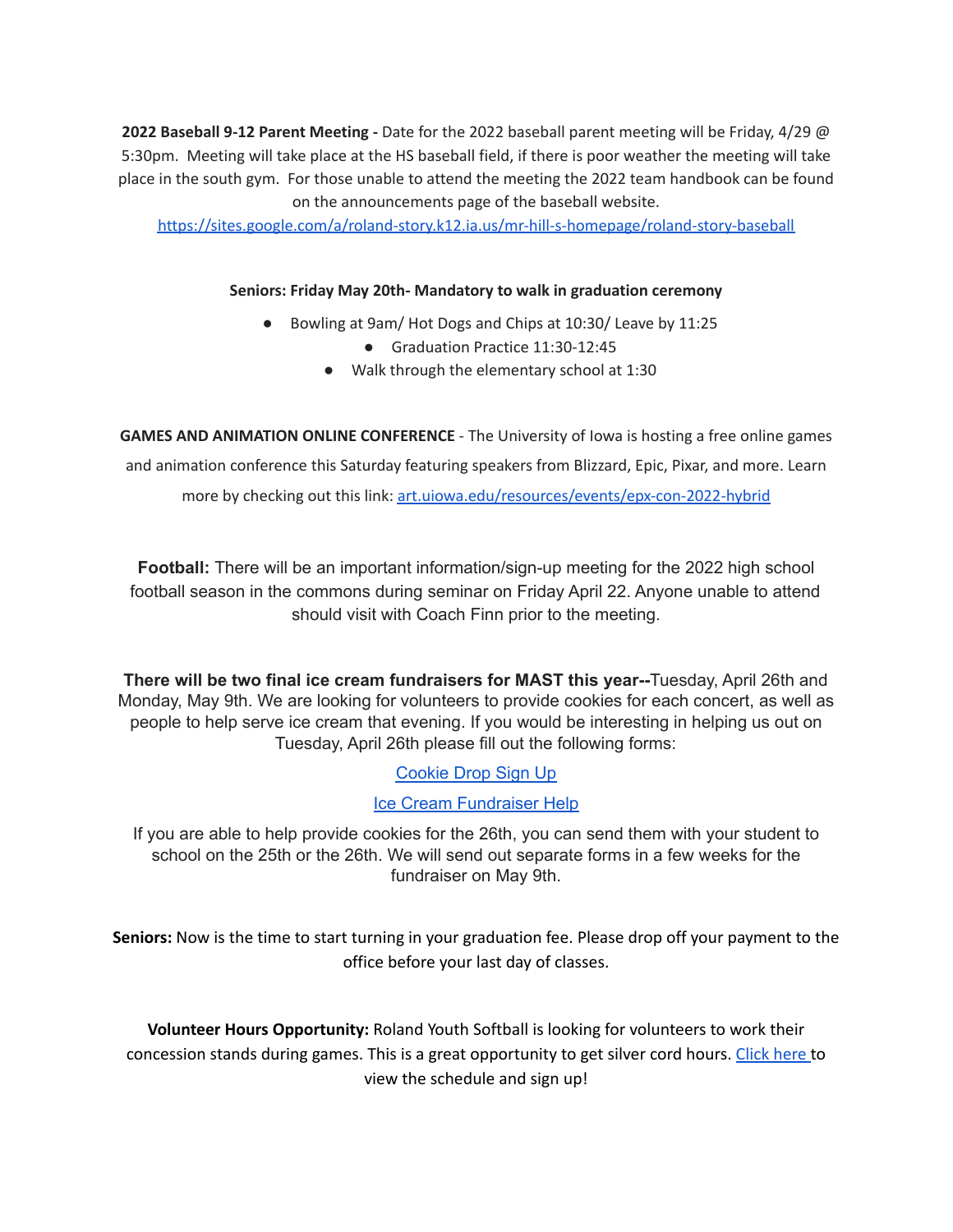**Juniors/Seniors:** \$40 off tux rental coupons are available in the office from Milroy's.



## **[COUNSELOR FOLDER](https://docs.google.com/document/d/1vmwczNPbDzXe9vFaG5LJMQ7NYDv-i4oQJHybqA65TUc/edit?usp=sharing) (9-12)-Click here**



*Future Seminar Career Presentations*

**Tuesday, April 26 \*Fire Science** Click here for [information](https://www.dmacc.edu/programs/fire/Pages/welcome.aspx)

**Thursday, April 28 \*Story City Manufacturing and Tours**

(All juniors. This is a day event)

**Tuesday, May 3 Presenter: \*Architecture/Construction** Eric Vermeer. He has over <sup>15</sup> years of experience working

in architecture and engineering. Eric is the go-to person at 10 Fold for master planning, construction cost estimating, structural engineering, structural and architectural forensics, project management, and architectural design.

Wednesday, May 4 \***Video Production** Click here for more [information](https://www.dmacc.edu/programs/video/Pages/welcome.aspx)

#### **Tuesday, May 10 \*Medical Fields -Mary Greeley Presenters**

\*Students, via My Academic Plan Career Clusters you will be requested to come to these presentations.

If ANYONE wants to attend these sessions please sign up in the Counselor's office at least one day prior

to the presentation!

*RS students, take time for your mental health* by registering for this "Teens Training Teens-Psychological First Aid (PFA)" This 3-hour online course will teach students how to manage their distress and cope with post-disaster stress and adversity. (See [attached](https://drive.google.com/file/d/18ZxsDgb9mTVccDP5AD1ejwqoEi1MNUwE/view?usp=sharing) flyer.)